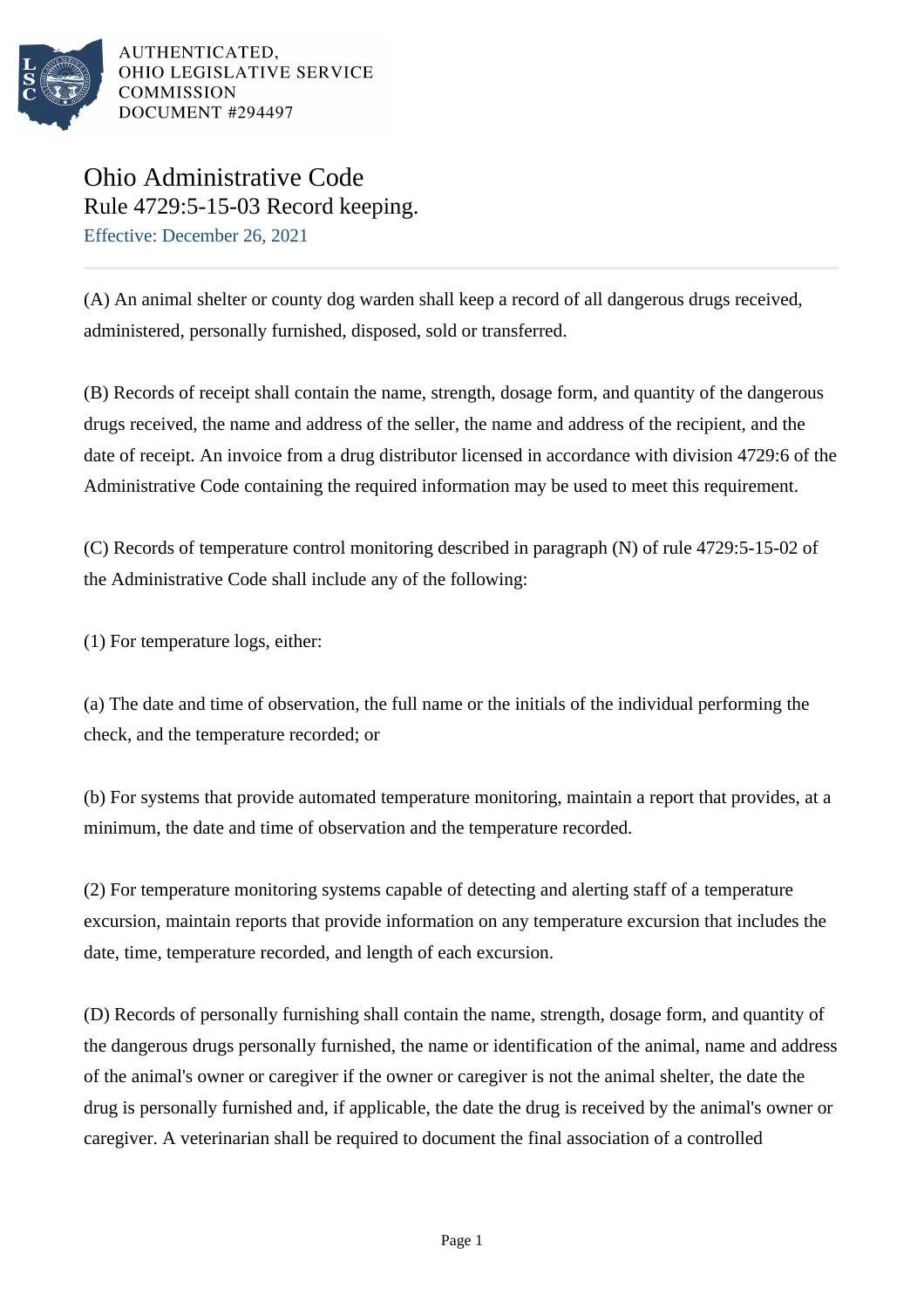

substances dangerous drug with a patient using positive identification

(E)

(1) Records of administration or use shall contain the name, strength, dosage form, and quantity of the dangerous drugs administered, the name or identification of the animal to whom or for whose use the dangerous drugs were administered, and the date of administration. For controlled substance dangerous drugs, the administration record shall also include the positive identification of the person administering the drug.

(2) Records of dangerous drugs administered which become a permanent part of the patient's medical record shall be deemed to meet the requirements of this paragraph.

(3) Orders for the administration of controlled substances shall be documented using positive identification. An order that is a permanent part of the patient's medical record shall be deemed to meet the requirements of this paragraph.

(4) Paragraph (E)(3) of this rule does not apply in any of the following instances:

(a) Administration of dangerous drugs authorized under Chapter 4729. of the Revised Code to perform euthanasia by means of lethal injection by a veterinarian, registered veterinary technician, or euthanasia technician;

(b) Administration of dangerous drugs pursuant to paragraph (E) of rule 4729:5-15-02 of the Administrative Code; and

(c) Administration of approved drugs for chemical capture pursuant to rule 4729:5-15-05 of the Administrative Code.

(F) Records of disposal of dangerous drugs from inventory, other than controlled substances, shall contain the name, strength, dosage form, and quantity of the dangerous drug disposed, the date of disposal, the method of disposal, and the identification of the person that performed the disposal.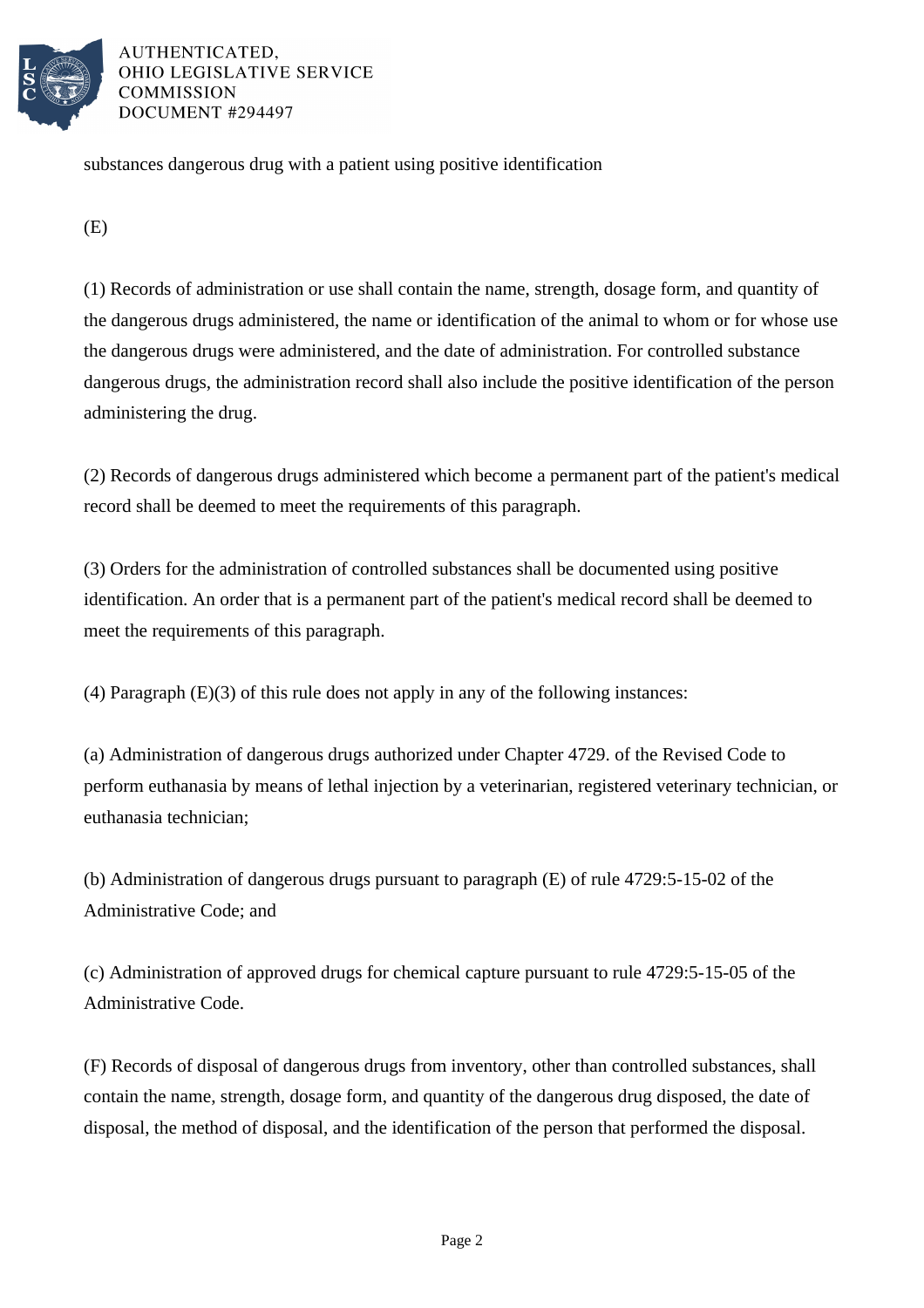

(G) Records of controlled substance drug disposal shall comply with the requirements of rule 4729:5-3-01 of the Administrative Code.

(1) If the disposal of controlled substance drug inventory, including drugs maintained in accordance with paragraph (E) of rule 4729:5-15-02 of the Administrative Code, is performed on-site, records shall also include the positive identification of two persons conducting and witnessing the disposal, one of whom shall be the responsible person or a veterinarian, registered veterinary technician, or certified euthanasia technician.

(2) If conducting the disposal of an unused portion of a controlled substance resulting from administration to a patient or controlled substances maintained in accordance with paragraph (E) of rule 4729:5-15-02 of the Administrative Code, records shall also include the positive identification of two persons conducting and witnessing the disposal, one of whom shall be the responsible person or a veterinarian, registered veterinary technician, or certified euthanasia technician.

(H) Records of transfer or sale conducted in accordance with chapter 4729. of the Revised Code and rule 4729:5-3-09 of the Administrative Code shall contain the name, strength, dosage form, expiration date, and quantity of the dangerous drug transferred or sold, the address of the location where the drugs were transferred or sold, and the date of transfer or sale.

(I) Records of controlled substances transferred in accordance with paragraph (L) of rule 4729:5-15- 02 of the Administrative Code shall contain the name, strength, dosage form, and quantity of the dangerous drugs transferred, the name or identification of the animal, name and address of the animal's owner or caregiver if the owner or caregiver is not the animal shelter, the positive identification of the animal shelter employee or volunteer transferring the drug, the date the drug is transferred, and the date the drug is received by the animal's owner or caregiver.

(J) Controlled substance inventory records shall be maintained in accordance with rule 4729:5-3-07 of the Administrative Code.

(K) In addition to the inventory requirements set forth in rule 4729:5-3-07 of the Administrative Code, the responsible person for an animal shelter that maintains controlled substance dangerous drugs used to perform euthanasia listed in paragraph (B) of rule 4729:5-15-04 of the Administrative